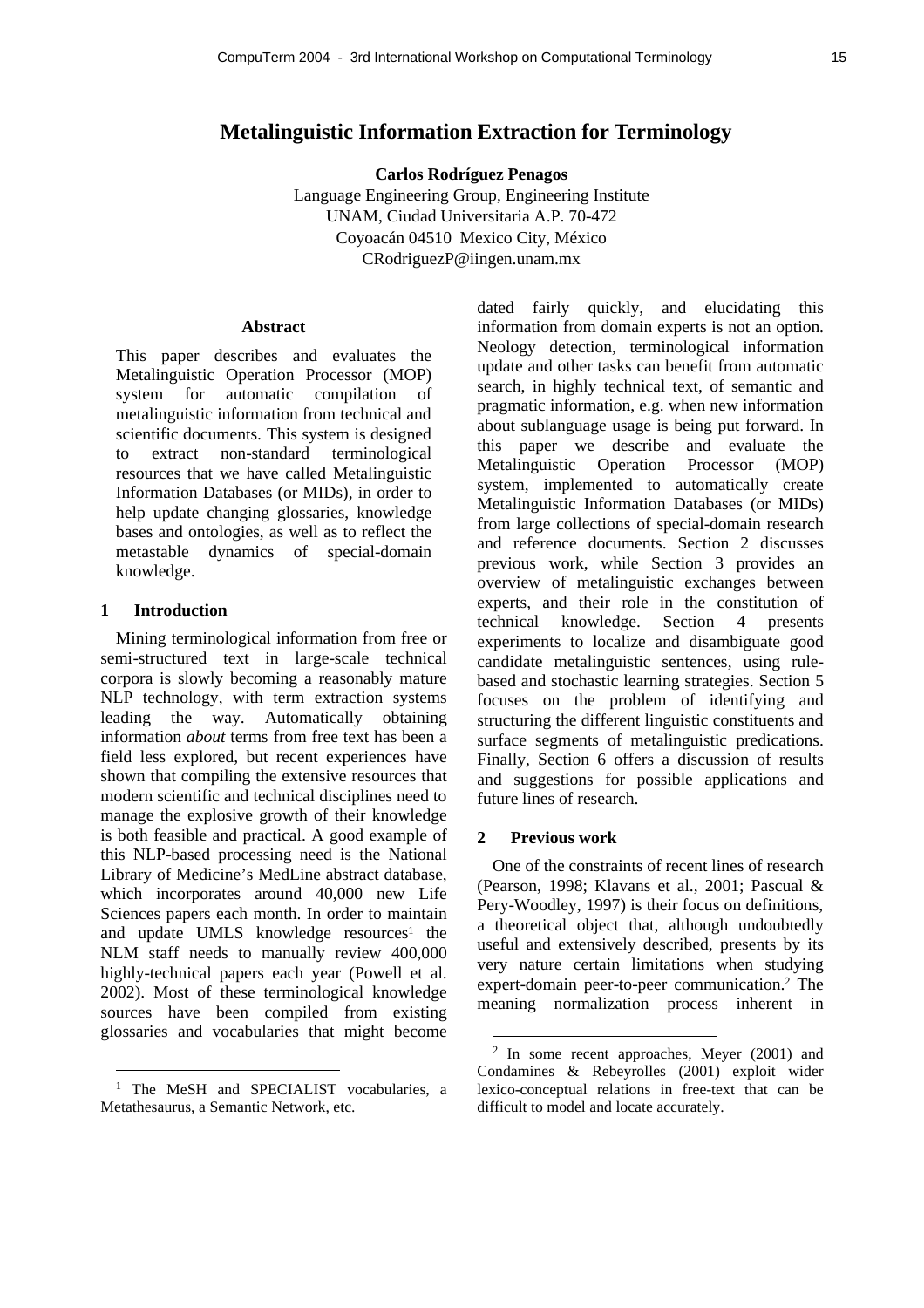compiling definitions may be desirable when creating human-readable reference sources, but might lead to a loss of valuable information for specific contexts where the term appears. Pragmatic information (valid usage conditions or contextual restriction for the terms), or purely evaluative statements (usefulness or validity of a certain term for its intended purpose), might not be found in *classical* definitional contexts. Metalinguistic information in texts can provide us with information not only about what terms mean, but also how they are actually used by domain experts. A wide spectrum of sentential realizations of these kinds of information has been reported by Meyer (2001) and Rodríguez (2001), and organizing it to provide useful terminological resources is left for manual review by human lexicographers. We believe that using the more general concept of metalanguage can automate as much as possible the extraction of fine-grained knowledge about terms, as well as better capture the dynamical nature of the evolution of the scientific and technical knowledge created through the interaction of expert-domain groups.

# **3 Metalanguage, terminology and scientific knowledge**

### **3.1 Corpora used in our research**

Preliminary empirical work to explore how researchers modify the terminological framework of their highly complex conceptual systems included an initial manual review of 19 sociology articles (138k words) in academic journals. We looked at how term introduction and modification was done, as well as how metalinguistic activity was signalled in text, both by lexical and paralinguistic means. Some of the indicators found included verbs and verbal phrases like *called, known as, defined as, termed, coined, dubbed*, and descriptors such as *term* and *word*. Non-lexical markers included quotation marks, apposition and text layout. <sup>3</sup> The metalinguistic patterns thus identified were expanded (using variations of lexemes, verbal tenses and forms) into 116 queries to the scientific and learned domains of the British National Corpus. The resulting 10,937 sentences (henceforth, the MOP

l

corpus) were manually classified as metalinguistic or otherwise, with 5,407 (49.6% of total) found to be truly metalinguistic sentences, using the criteria described in Section 3.2 below. <sup>4</sup> Other corpora from different domains (described in Section 4) was used both in this preliminary analysis of metalinguistic exchanges, as well as in evaluation and development of the MOP system.

#### **3.2 Explicit Metalinguistic Operations**

Careful analysis of these corpora, as well of examples in other European languages, presented some interesting facts about what we have termed "Explicit Metalinguistic Operations" (or EMOs):<sup>5</sup>

A) EMOs do not usually follow the *genusdifferentia* scheme of aristotelian definitions, nor conform to the rigid and artificial structure of lexicographic entries. More often than not, specific information about language use and term definition is provided by sentences such as (1), in which the term *trachea* is linked to the description *fine hollow tubes* in the context of a globally nonmetalinguistic sentence:

(1) This means that they ingest oxygen from the air via fine hollow tubes, known as tracheae.

In research papers partial and heterogeneous information is much more common than complete definitions, although it might otherwise in textbooks geared towards learning a discipline.

B) Introduction of metalinguistic information in discourse is highly regular, regardless of the domain. This can be credited to the fact that the writer needs to mark these sentences for special processing by the reader, as they dissect across two different semiotic levels: a meta-language and its *object* language, to use the terminology of logic where these concepts originated. <sup>6</sup> Their

 $\overline{a}$ 

<sup>&</sup>lt;sup>3</sup> Similar work by Pearson (1998) obtained many of the same patterns from the Nature corpus of exact science documents.

<sup>4</sup> Reliability of human subjects for this task has not been reported in the literature, and was not evaluated in our experiments.

<sup>5</sup> We have used the term to highlight the operational nature of such textual instances in technical discourse.

<sup>6</sup> Natural language has to be split (at least methodologically) into two distinct systems that share the same rules and elements: a metalanguage used to refer to an object language, which in turn can refer to and describe objects in the mind or in the physical world. The fact that the two are isomorphic accounts for reflexivity, the property of referring to itself, as when linguistic items are mentioned instead of being used normally in an utterance. Rey-Debove (1978)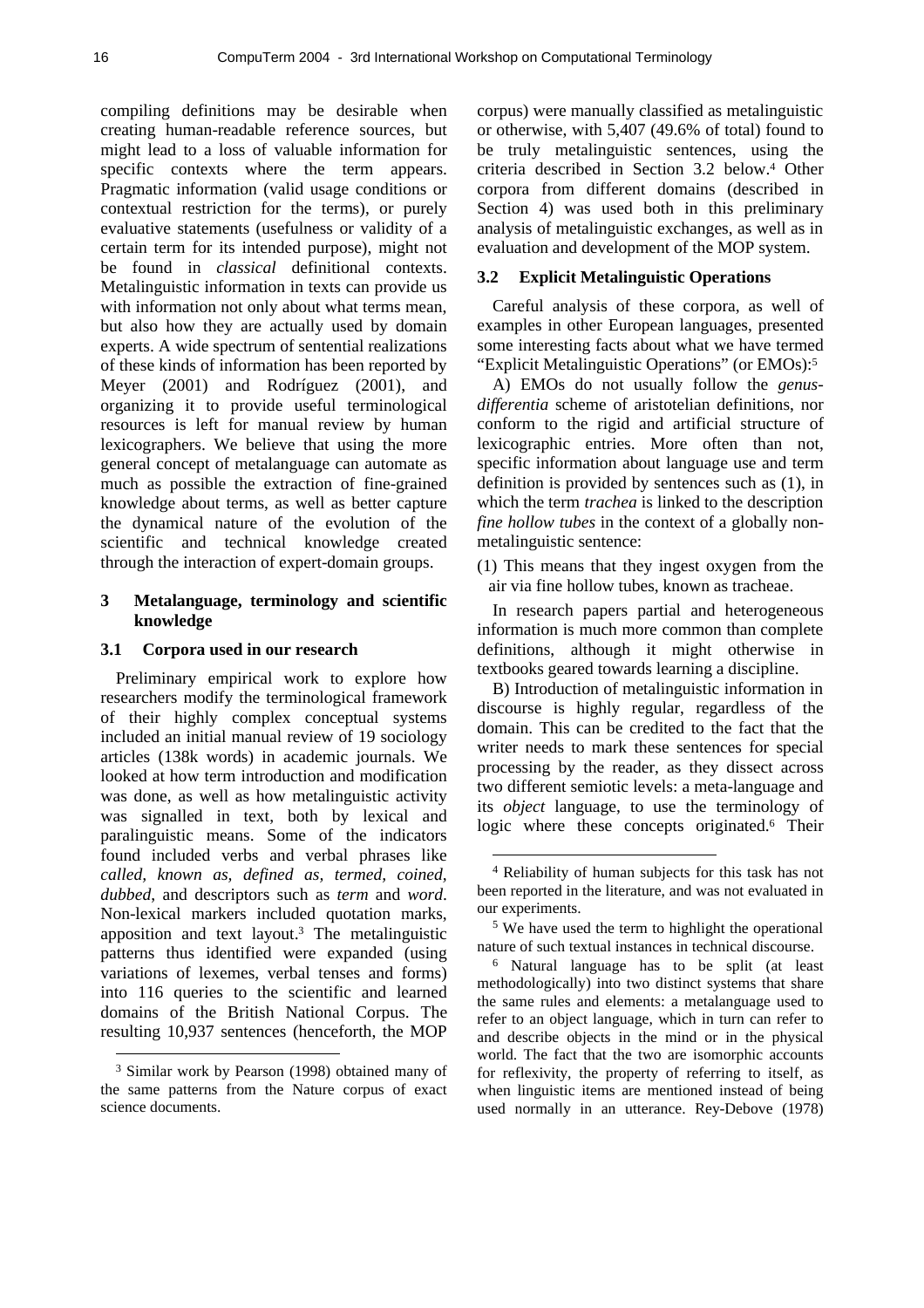constitutive *markedness* means that most of the times these sentences will have at least two indicators of metalinguistic nature. These formal and cognitive properties of EMOs facilitate the task of locating them accurately in text.

C) EMOs can be further analyzed into 3 distinct components, each with its own properties and linguistic realizations:

i) An **autonym** *(see note 6)*: One or more selfreferential lexical items that are the logical or grammatical subject of a predication.

ii) An **informational segment**: a contribution of relevant information about the meaning, status, coding or interpretation of a linguistic unit. Informational segments constitute what we state about the autonymical element.

iii) **Markers/Operators:** Elements used to make prominent the whole discourse operation and its non-referential, metalinguistic nature. They are usually lexical, paralinguistic or pragmatic devices that articulate autonyms and informational segments into a predication.

In a sentence such as (2) we have marked the autonym with *italics*, the informational segment with **bold** type and the marker-operator items with square brackets:

(2) **The bit sequences representing quanta of knowledge** [ will be called " ] *Kenes* [ " ], **a neologism intentionally similar to 'genes'** .

#### **3.3 Knowledge and knowledge of language**

Whenever scientists advance the state of the art of a discipline, their language has to evolve and change, and this build-up is carried out under metalinguistic control. Previous knowledge is transformed into new scientific common ground and ontological commitments are introduced when semantic reference is established. That is why when we want to structure and acquire new knowledge we have to go through a resourcecostly cognitive process that integrates within coherent conceptual structures and theories a considerable amount of new and very complex lexical items and terms. Technical terms are not, by definition, part of the far larger linguistic competence of a first native language. Unlike everyday words within a specific social group,

l

terms are conventional, even if they have derived from a word that originally belonged to collective competence. We could even posit that all technical terms owe their existence to a baptismal speech act, and that given a big enough sample (an impossibly exhaustive corpus of all expert language exchanges), an initial metalinguistic sentence could be located that constitutes an original, foundational source of meaning.

The information provided by metalinguistic exchanges is not usually inferable from previous one available to the speaker's community, and does not depend on general language competence by itself, but nevertheless is judged important and relevant enough to warrant the additional processing effort involved. Computing what is relevant metalinguistic information has to be done dynamically by figuring out which terminological items can be assumed to be shared by all, and which are new or have to be modified. It's an extended and more complex instance of lexical alignment between interlocutors (Pickering & Garrod, in press). Observing closely how this alignment is achieved can allow us to create computer applications that mimic some aspects of our impressive human competence as efficient readers of technical subjects, as incredibly good lexical-data processors that constantly update and construct our own special purpose vocabularies.

## **4 Filtering out non-metalinguistic sentences: two NLP approaches**

The first issue to tackle when mining metalanguage is how to obtain a reliable set of candidate sentences for input into the next extraction phases. We employ a "discourseoriented" approach that differs from Meyer's (2001) "term-oriented" one. We do not assume we have initially identified a terminological unit and proceed from there, but rather we first locate a metalinguistic discourse operation where a term can be retrieved along with information that refers to it. Condamines & Rebeyrolles (2001) and Meyer (2001) both exploit patterns of "knowledge-rich contexts" to obtain semantic and conceptual information about terms, either to inform terminological definitions or provide structure for a terminological system. A key problem in such approaches that use lexical-based "triggers" is how to control the amount of "noise", or non-relevant instances. The experiments in this

follows Carnap in calling this condition *autonymy*.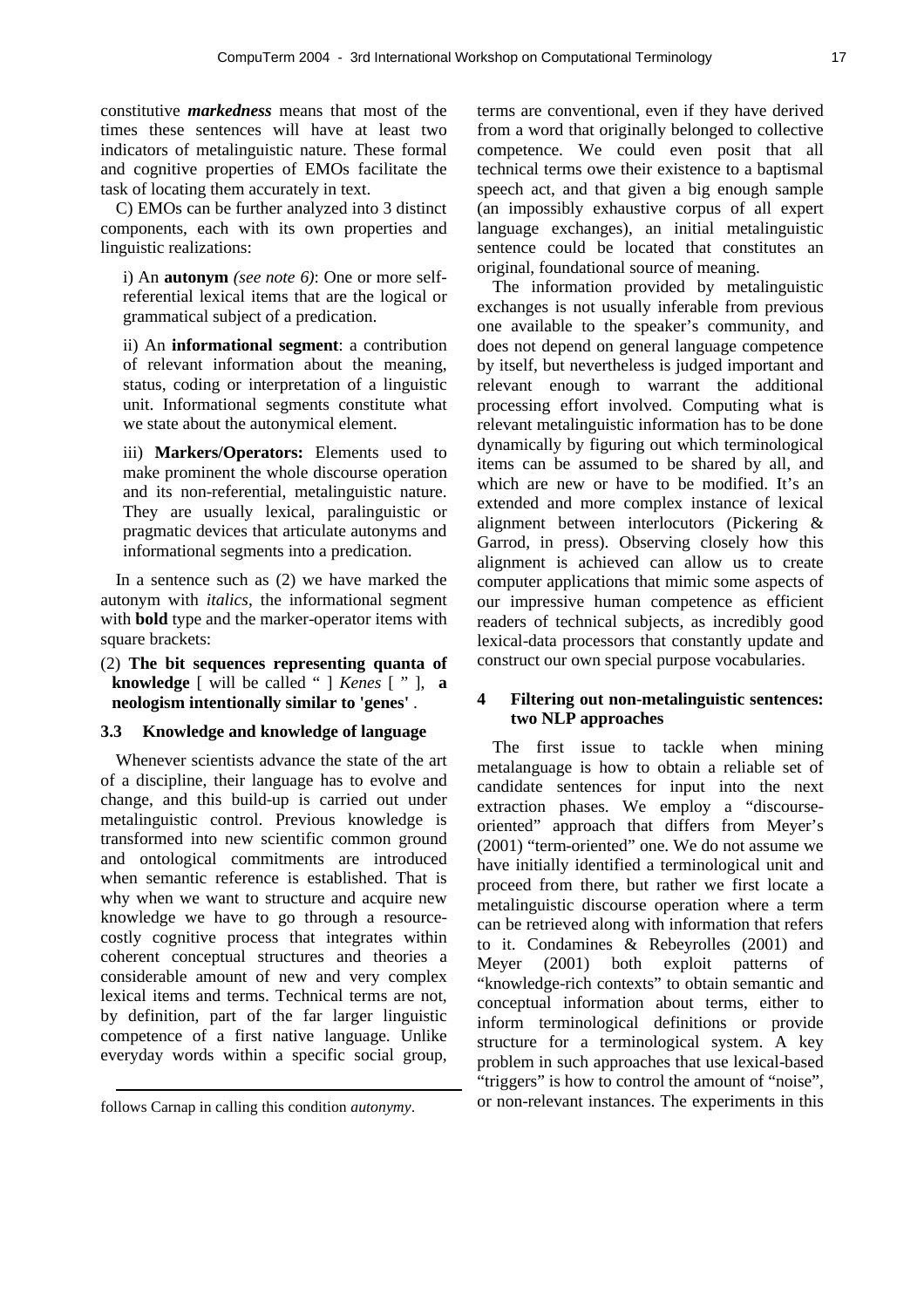section compare two different NLP techniques for this task: symbolic and statistic techniques.

From our initial analysis of various corpora we selected 44 patterns that showed the best statistical reliability as EMO indicators.<sup>7</sup> We started out by tokenizing text, which then was run through a cascade of finite-state devices that extracted a set of candidate sentences before filtering out non-metalinguistic instances. Our filtering distinguishes between useful results, e.g. using the lexical pattern *called* in (3) from nonmetalinguistic instances in (4):

- (3) Since the shame that was elicited by the coding procedure was seldom explicitly mentioned by the patient or the therapist, Lewis **called** it unacknowledged shame.
- (4) It was Lewis (1971;1976) who **called** attention to emotional elements in what until then had been construed as a perceptual phenomenon .

We experimented with two strategies for disambiguation: first, we used collocations as added restrictions (e.g., verbal vs. nominal occurrences of our lexical markers) to discard non-metalinguistic instances, for example *attention* in sentence (4) next to the marker *called.* The next table shows a sample of the filtering collocations.

| <b>Preceding</b>                                                                                                                                             | <b>Subsequent</b>            |  |  |  |
|--------------------------------------------------------------------------------------------------------------------------------------------------------------|------------------------------|--|--|--|
| for <b>calls</b>                                                                                                                                             |                              |  |  |  |
| in, duty, personal, conference, out, someone, charges, before,<br>local, next, the, their, house, charge, back, contact, for,<br>anonymous, phone, telephone | upon, to, into, off, 911, by |  |  |  |
| for <b>coin</b>                                                                                                                                              |                              |  |  |  |
| pound, small, pence, in, toss, toss<br>the, this, a, that, one, gold,<br>silver, metal, esophageal                                                           |                              |  |  |  |

We also implemented learning algorithms trained on a subset from our EMO corpus, using as vectors either Part-of Speech tags or word strings, at one, two, and three positions adjacent before and after our lexical markers. Our evaluations are based on 3 document sets: a) our original exploratory sociology corpus [5,581 sentences, 243 EMOs]; b) an online histology textbook [5,146 sentences, 69 EMOs]; and c) a small sample from the MedLine abstract database [1,403 sentences, 10 EMOs]. Our system is coded

l

in Python, using the NLTK platform (nltk.sf.net) and a Brill tagger by Hugo Liu at MIT.

### **4.1 The collocation-based approach**

Our first approach fared well, with good precision numbers but not so encouraging recall. The sociology corpus gave 0.94 Precision (P) and 0.68 Recall (R), while the histology one presented 0.9 P and 0.5 R. These low recall numbers reflect the fact that we used a non-exhaustive list of metalinguistic patterns. Example (5) shows one kind of metalinguistic sentence attested in corpora that the system does not extract or process:

(5) "Intercursive" power, on the other hand, is power in Weber's sense of constraint by an actor or group of actors over others.

We also tested extraction against a golden standard where sentences that had patterns that our list was not designed to retrieve were removed, which gave a more realistic picture of how the extraction system worked for the actual dataset it was designed to consider. For the sociology corpus (and a ß factor of 1), P was 0.97 and R 0.79, with an F-measure of 0.87. In the histology one P was measured at 0.94, R at 0.81 and F-measure at 0.87. In order to better compare the two filtering strategies, we decided also to zoom in on a more limited subset of verb forms (namely, *calls, called, call*), which presented ratios of metalinguistic relevance in our MOP corpus ranging from 100% positives (for the pattern *so called* + quotation marks) to 31% (*call*). Restricted to these verbs, our metrics showed precision and recall rates around 0.97. One problem with this approach is that the hand-coded rules are domain-specific, and customization for other domains is labour-intensive. In our tests, although most of the collocations work languagewide (phrasal verbs or prepositions), some of them are very specific. 8 Although collocationbased filtering will result in a working system, customization is error-prone and laborious.

#### **4.2 Testing learning algorithms**

 $\overline{a}$ 

We selected the co-text of marker/operators as relevant features for classifiers based on wellknown naive Bayes and Maximum Entropy algorithms that have been reported to work well

<sup>7</sup> We excluded dispositional and typographical clues from our selectional patterns, involving mainly lexica and punctuation.

<sup>&</sup>lt;sup>8</sup> "esophageal coins" is quite unusual outside of medical documents.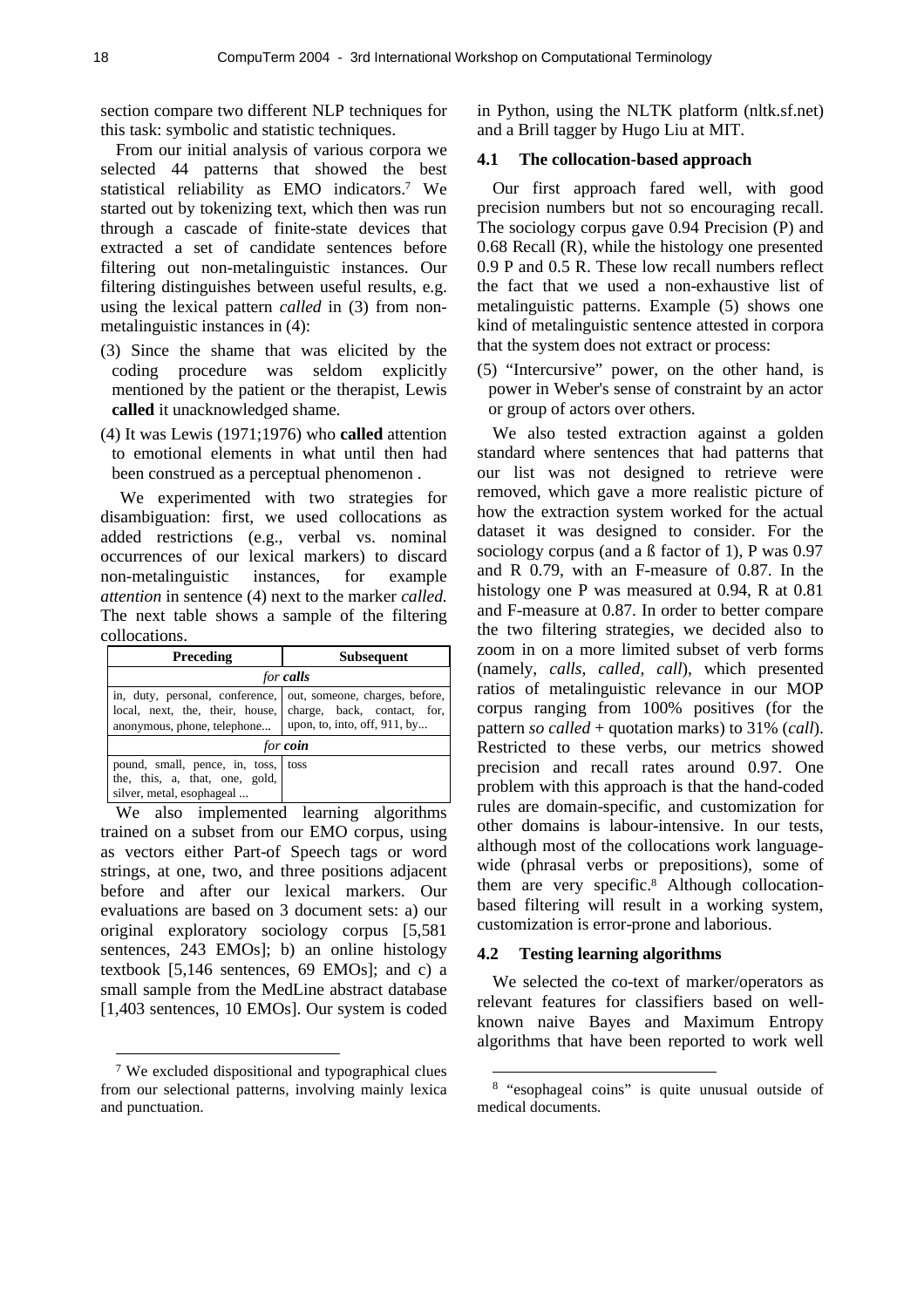with sparse data.<sup>9</sup> We used either as grammatical context the POS tags or the word forms immediately adjacent in one to three positions before and after our triggering markers. Testing all possible combinations evaluates empirically the ideal mix of algorithm, feature type and coverage that insures best accuracy. The naive Bayes algorithm estimates the conditional probability of a set of features given a label, using the product of the probabilities of the individual features given that label. It assumes that the feature distributions are independent, but it has been shown to work well in cases with high degree of feature dependencies. The Maximum Entropy model establishes a probability distribution favouring entropy or uniformity subject to the constraints encoded in the featureknown label correlation. To train our classifiers, Generalized and Improved Iterative Scaling algorithms were used to estimate the optimal maximum entropy of a feature set, given a corpus.<sup>10</sup> 1,371 training sentences from our MOP dataset were converted into YES-NO labelled vectors. The following example from the textual segment *"... creates what Croft calls a description constraint ..."*, uses 3 positions and POS tags:

('VB WP NNP', 'calls', 'DT NN NN')/'YES'@[102].

The different number of positions to the left and right of our training sentences, as well as the nature of the features selected (there are many more word-types than POS tags) ensured that our 3-part vector introduced a wide range of features against our 2 possible labels. The best results of each algorithms restricted to the lexeme *call*, are presented in the next table. Figures 1 and 2 present best results in the learning experiments for the complete set of patterns used in the collocation approach, over two of our evaluation corpora.<sup>11</sup>

| Type       | <b>Positions Tags/Words Features</b> |      | Accuracy | <b>Precision</b> | Recall |
|------------|--------------------------------------|------|----------|------------------|--------|
| <b>GIS</b> | W                                    | 1254 | 0.97     | 0.96             | 0.98   |
| <b>IIS</b> |                                      | 136  | 0.95     | 0.96             | 0.94   |
| NB         |                                      | 136  | 0.88     | 0.97             | 0.84   |

9 *see* Rish, 2001, Ratnaparkhi, 1997 and Berger et al, 1996 for a formal description of these algorithms.

l

<sup>10</sup> In other words, given known data statistics, construct a model that best represents them but is otherwise as uniform as possible.

<sup>11</sup> Legend: P: Precision; R: Recall; F: F-Measure. NB: naïve Bayes; IIS: Maximum Entropy with Improved Iterative Scaling; GIS: Maximum Entropy with Generalized Iterative Scaling. (Positions/Feature type)



that structural regularities would perform well, our intuitions about improvement using more features (more positions to the right or left of the lexical markers) or a more grammatically restricted environment (surrounding POS tags), turned out to be overly optimistic. Nevertheless, stochastic approaches that used short-range features did perform in line with the hand-coded approach. Both Knowledge-Engineering and supervised learning approaches were adequate for initial filtering of metalinguistic sentences, although learning algorithms might allow easier transport of systems into new domains.

# **5 From EMOs to metalinguistic databases**

After EMOs were obtained, POS tagging, shallow parsing and limited PP-attachment are performed. Resulting chunks were tagged as *Autonyms, Agents, Markers, Anaphoric elements* or *Noun Chunks*, using heuristics based on syntactic, pragmatic and argument structure of lexica in the extraction patterns, as well as on FrameNet data in *Name conferral* and *Name* 

**Figure 1. Best metrics for Sociology corpus**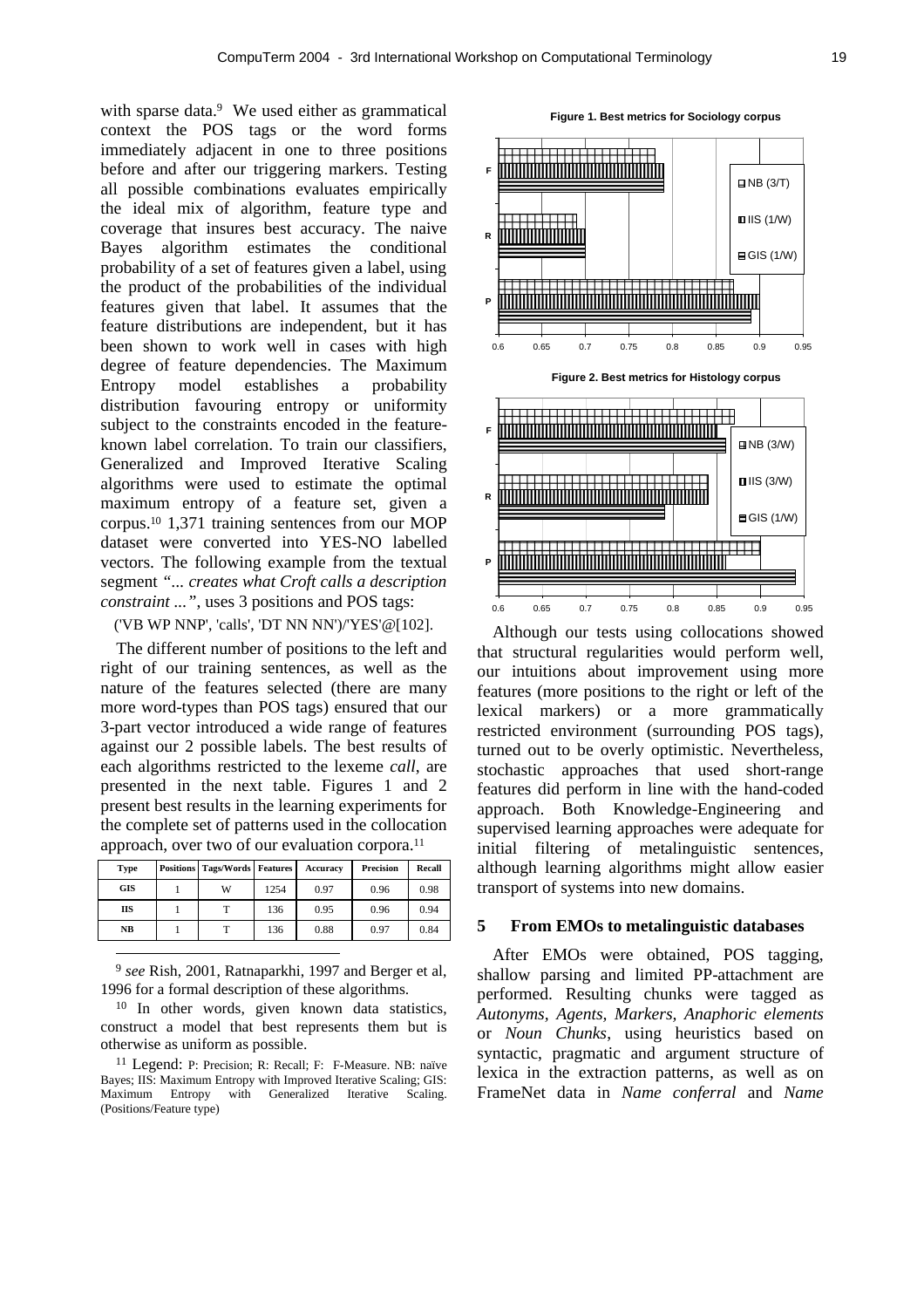

*bearing* frames. Next, a predicate processing phase selected the most likely surface realization for informational segments, autonyms and makers-operators, and proceeded to fill out the templates of the database. As mentioned earlier, informational segments present many realizations far from the completeness and conciseness of lexicographic entries. In fact, they may show up as full-fledged clauses (6), as inter- or intrasentential anaphoric elements (7 and 8), as sortal information (9), or as an unexpressed "existential variable" (logical form ∃x) indicating only that certain discourse entity is being introduced (10):

- (6) In 1965 the term soliton was coined **to describe waves with this remarkable behaviour**.
- (7) This leap brings cultural citizenship in line with **what** has been called the politics of citizenship .
- (8) **They** are called "endothermic compounds."
- (9) One of the most enduring aspects of all social theories are **those conceptual entities** known as structures or groups.
- (10) A **[\$x]** so called cell-type-specific TF can be used by closely related cells….

We have not included an anaphora-resolution module in our system, so that examples 7, 8 and 10 only output either unresolved surface elements or variable placeholders.<sup>12</sup> Nevertheless, more common occurrences like example sentence (1)

l

are enough to create MIDs that constitute useful resources for lexicographers. The correct database entry for (1) is presented below.

| Reference         | Histology sample $# 6$ |
|-------------------|------------------------|
| Autonym           | tracheae               |
| Information       | fine hollow tubes      |
| Markers/Operators | known as               |
|                   |                        |

To better reflect overall performance, we introduced a threshold of similarity of 65% for comparison between a golden standard slot entry and the one obtained by the application.<sup>13</sup> The final processing stage presented metrics shown in Figure 4. Our best numbers for informational segments ranged around 0.85, while the lowest were obtained for the histology corpus, with global precision and recall rates around 0.71, but with high numbers in the autonym identification task (0.91) and midrange ones for the informational segments (0.8). We observed that even though it is assumed that Bio-Medical Sciences have more consolidated vocabularies than Social Sciences, results for the MedLine and histology corpus occupy the extremes in the spectrum, with the sociology one in the middle range. The total number of candidate sentences was not a good predictor of system performance.

The DEFINDER system (Klavans et al., 2001) is to my knowledge the only one fully comparable with MOP, both in scope and goals, but with some significant differences.<sup>14</sup> Taking into account

<sup>&</sup>lt;sup>12</sup> For sentence (8) the system might retrieve useful information from a previous one: "*A few have positive enthalpies of formation."*

<sup>&</sup>lt;sup>13</sup> Thus, if the autonym or the informational segment is at least 2/3 of the correct response, it is counted as a positive, allowing for expected errors in the PP or acronym attachment algorithms.

<sup>14</sup> DEFINDER examines user-oriented documents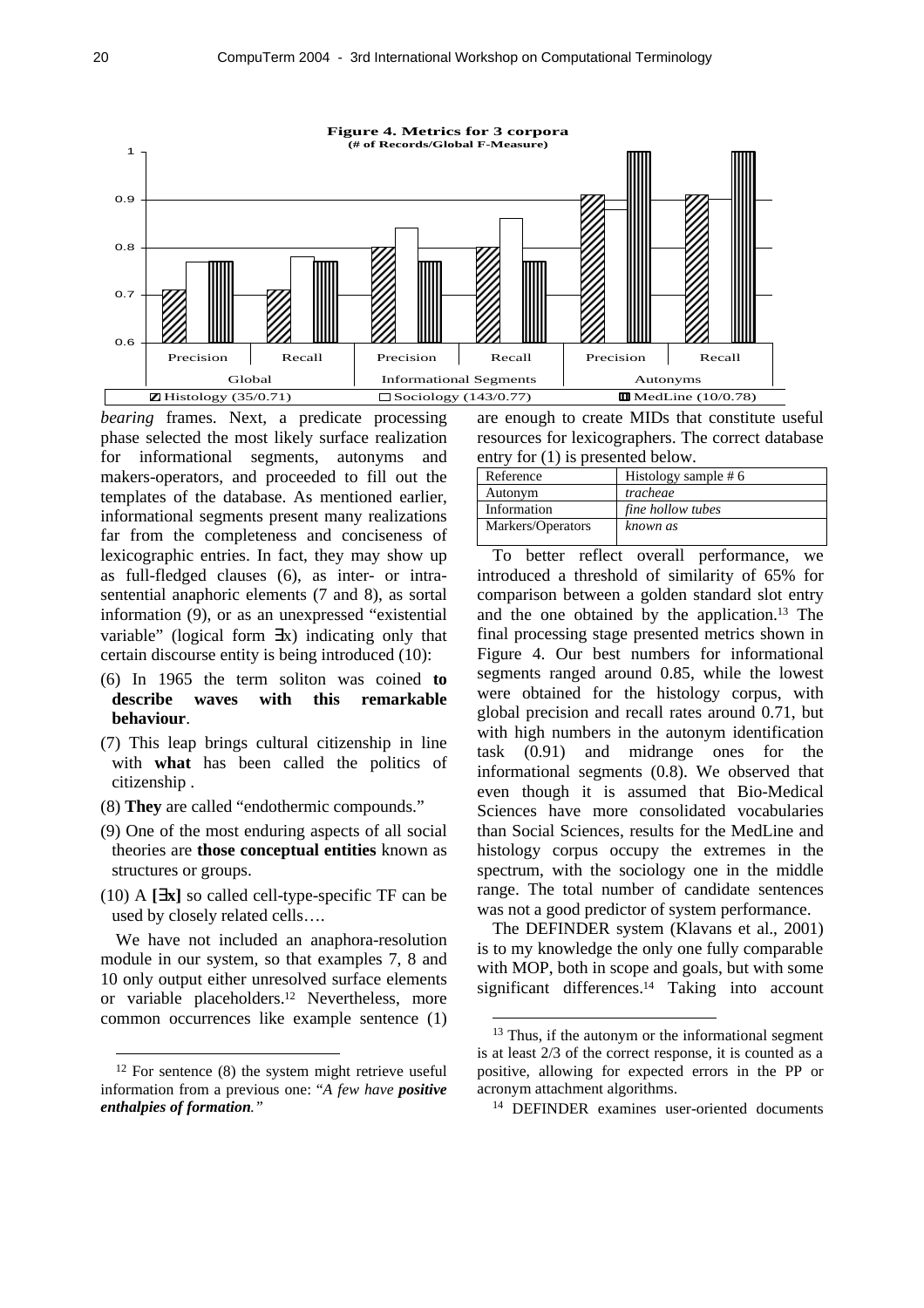those differences, MOP compares well with the 0.8 precision and 0.75 recall of DEFINDER. While the resulting MOP "definitions" generally do not present high readability or completeness, these informational segments are not meant to be read by laymen, but used by domain lexicographers updating existing glossaries for neological change, or, in machine-readable form, by other applications.

### **6 Discussion and future work**

We have chosen to exploit metalinguistic information that is being put forward in text because it can't be assumed to be part of the collective expert-domain competence. In doing so, we have exposed our system to the less predictable lexical environment of leading-edge research literature, the cauldron where knowledge and terminological systems are forged in real time, and where scientific meaning and interpretation are constantly debated, modified and agreed upon. We believe that low recall rates in our tests are in part due to the fact that we are dealing with the wider realm of metalinguistic information, as opposed to structured definitional sentences that have been distilled by an expert for consumer-oriented documents. We have not performed major customization of the system (like enriching the tagging lexicon with medical terms), in order to preserve the ability to use the system across different domains. Domain customization may improve metrics, but at a real cost for portability.

Conventional resources like lexicons and dictionaries compile meaning definitions that are considered stable and widely-shared. They can be seen as repositories of the default, core lexical information for terms used by a research community (that is, the information available to an average, idealized speaker). An MID, on the other hand, might contain the multi-textured realtime data embedded in research papers, and in this sense could be conceptualized as an *anti-*

l

*dictionary*: a listing of exceptions, special contexts and specific usage of instances where meaning, value or pragmatic conditions have been spotlighted by discourse for cognitive reasons. Applications that rely on lookup on previously compiled resources would miss some of the data from EMOs, where the term is put forward for the first time, or where important, context-sensitive information about the terms is provided. MIDs cannot be viewed as end-user products, but as semi-structured resources (midway between raw corpora and structured lexical bases) that have to be further processed to convert them into usable data sources. We might better characterize them as auxiliary lexical knowledge resources, more than core lexical references. Lexicographers and terminologist can use them as tools for their own labour-intensive work of reviewing and compiling special-domain vocabularies.

MIDs could, in principle, also supply new interpretation rules in AI applications when inferences won't succeed because the state of the lexico-conceptual system has changed.15 A neologism or a word in an unexpected technical sense could stump a NLP system that assumes it will be able to use the default information from a machine-readable dictionary or TKB. The kind of sortal information implicit in many definitions can also help improve anaphora resolution, semantic typing, acronym identification or bootstrapping of ontologies and taxonomies (Hearst, 1992; Condamines & Rebeyrolle, 2001; Pustejovsky et al., 2002; Malaisé et al. 2004). Although our approach might miss some of the important conceptual relations between terms, many of the MIDs we have obtained using language-centred contexts are rich sources of information. In addition, terminological information can be more specific than that obtainable by glossary lookup, and might be better suited for the interpretation of certain texts. The locality of such information can be seen as advantageous for specialized lexicography. Another area where non-standard information could prove useful is the study of the evolution of scientific sublanguages and the knowledge embodied by them. Changes in the

 $\overline{a}$ 

with fully-developed definitions for the layman. MOP focuses on leading-edge research papers that present less predictable templates. DEFINDER's qualitative evaluation criteria includes readability, usefulness and completeness, as judged by lay subjects, criteria which we have not adopted here, nor have we determined coverage against existing on-line dictionaries.

<sup>15</sup> When interpreting text, regular lexical information is applied by default under normal conditions, but more specific pragmatic or discursive information can override it if necessary, or if context demands so (Lascarides & Copestake, 1995).